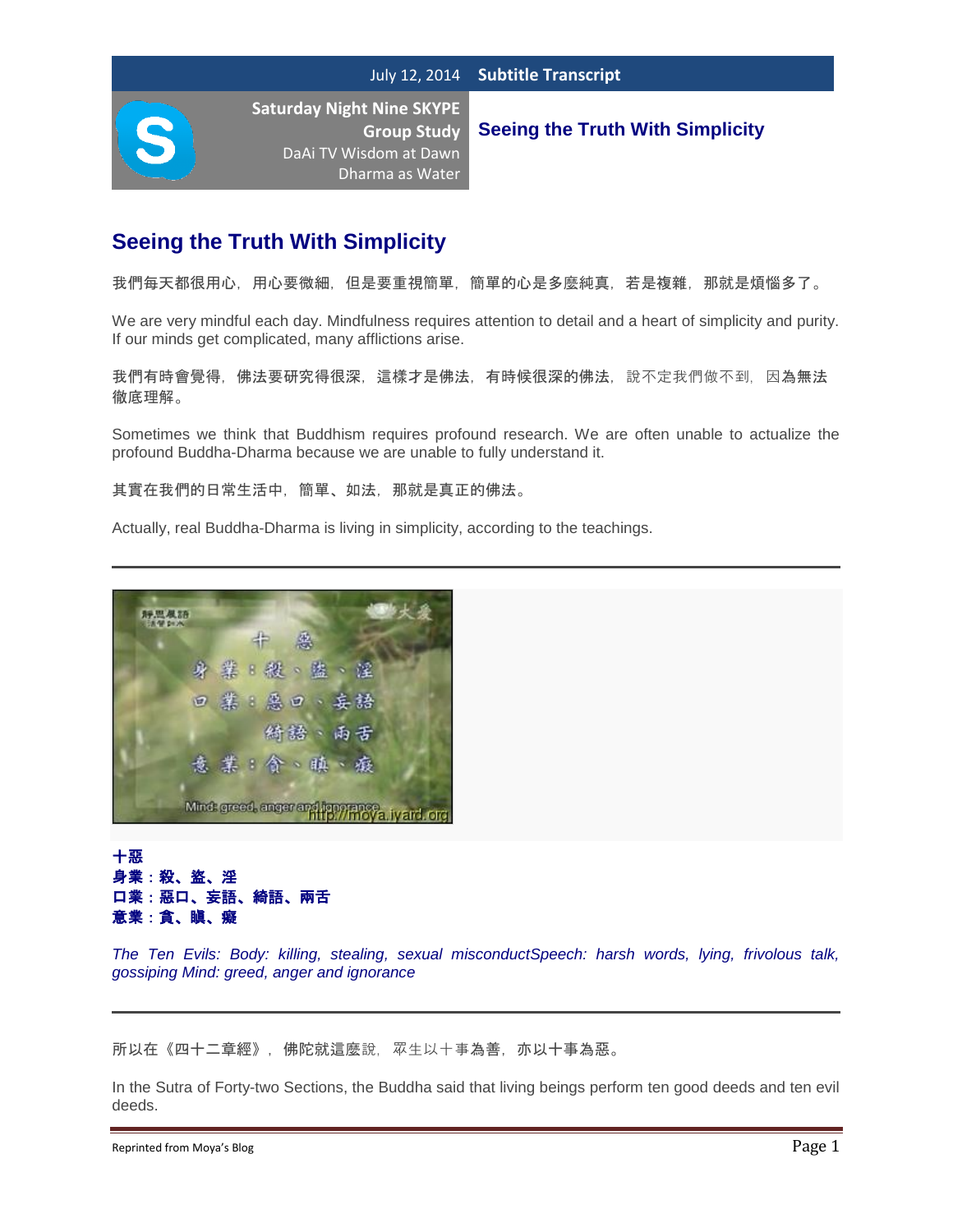

# **Seeing the Truth With Simplicity**

何等為「十」?就是「身三、口四、意三」。

What are the "ten"? Three of body, four of speech, three of mind.

在這三項十法,是不是隨著我們日常的生活呢? 到底是為善或是為惡?若是為惡,就是逆道而行,是不如法 ,若為善,就是順聖意。

Do these three categories of the ten actions often appear in our daily living? Should we do good or evil? If we do evil, we go against the Way, and do not follow the Dharma. If we do good, we are aligned with the sages.





*Even the most trivial matters are still either good or evil. Do not avoid small good deeds thinking them slight. Do commit small evils thinking them trivial. This is the teaching of all Buddhas.*

諸賢、諸聖出現人間,無不都是要教育我們能向善,又有一句話說,「莫輕小善而不為,莫因小惡而為之 」。

Saints and sages appear in this world to teach us to be benevolent. There is a saying, "Do not avoid good deeds thinking them slight, do not commit evil deeds thinking them trivial."

不要想說,那麼淺,我做了那麼一點善有什麼,惡一點點而已,犯了一次沒什麼。

Do not think that a small good deed is insignificant, or that one petty evil act is nothing.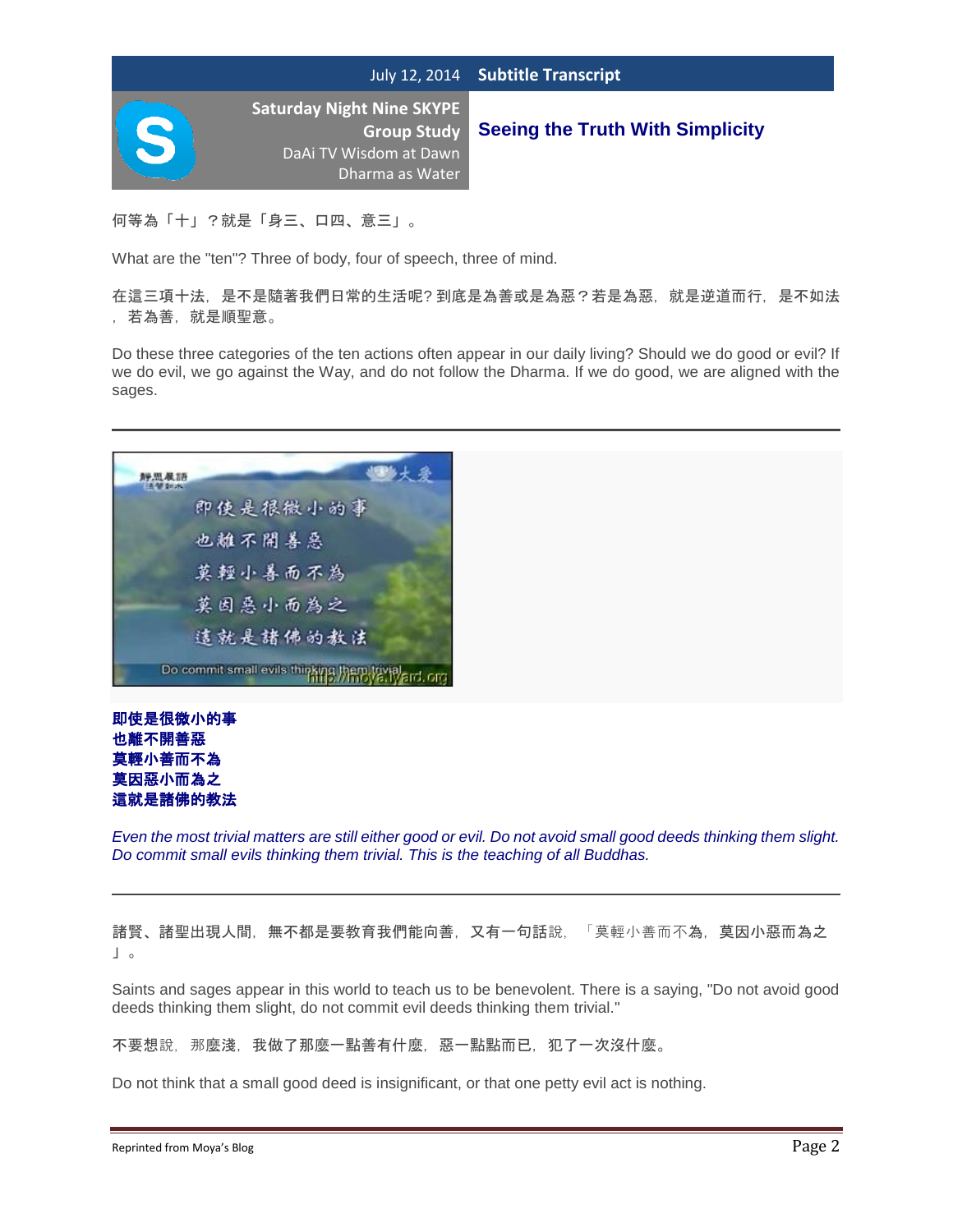

**Seeing the Truth With Simplicity**

水滴雖微,漸盈大器,一滴一滴的水,滴下來也是很可觀,所以我們應該要用很單純的心,什麼該做,我 們要積極,什麼不該做,我們要謹慎防止,就是如此簡單,這就是諸佛的教法。

Water drops are tiny, but with time, they can accumulate to fill a large container. Our minds should be simple and pure. We must actively do whatever we should do and cautiously abstain from doing what we should not. It is that simple. This is the teaching of all Buddhas.

日本九州一所女子學校,招考入學,考試要會拿筷子,這聽起來覺得不可思議,東方人每個人都會拿筷子 ,拿筷子有什麼了不起,為什麼要考試呢?

The entrance exam of a girls' school in Kyushu Japan, includes a test to using chopsticks properly. It sounds hard to believe, since even Asian person knows how t use them. Using chopsticks is not very important, so why test the students with it?

老實說這就是做人的起點,你三餐要吃飯,拿筷子要拿得美,拿筷子若拿得不美,用法不如法,表示這個 人的性格,或是他學習的精神不夠。

Because it is a basic part of people's conduct. We have three meals a day so we must properly hold the chopsticks. If we cannot hold them properly or use them in the right way, it shows that we lack character or the spirit of learning.

我們看古人拿筷子很講究,筷子要拿好,就像我們現在培訓時,在生活行儀中,一定會上這門課,如何捧 碗,如何拿筷子,「鳳頭飲水,龍口含珠」,這個行儀多麼美!這叫做「人文」。

We know ancient people were particular about holding chopsticks. It is the same in our training program. In the course on daily etiquette, one learns how to hold a bowl and use chopsticks. "A phoenix sips water, a dragon holds the pearl." Such beautiful etiquette! This is called "humanistic culture"

古人拿筷子要挾菜,也是要有方法,挾菜,筷子若是手心向上去挾菜,這就是如儀,若是手心向下用筷子 去挾,這不如儀。

There were specific ways that ancient people used chopsticks. Picking up food with chopsticks with the palm up was the right way. Picking up food with chopsticks with the palm down was improper.

這也是現在的人都不知道,我們現在就是要從生活最根本的教育開始,雖然那是很小的事,但是我的感覺 這是對的,我們若能教育方向正規,不差毫釐,這是最好的教育。

People today do not know about this. So we now teach basic living etiquette. Though it is a trivial matter, I feel this is the right thing to do. If we teach people the proper direction, with no deviation, we are providing the best kind of education.

因為我們人生的方向,若是差毫釐就會失千里,人生的起步絕對不能差,我們學道也是一樣,我們入佛門 ,學佛法,所以不能偏差,偏差執著就很多。

If our life direction deviates even slightly, the outcome will be entirely different. The starting point of life cannot be wrong. Have It is the same with learning the Way. We have begun learning the Buddha-Dharma, so we must not go astray. If we go astray, attachments arise.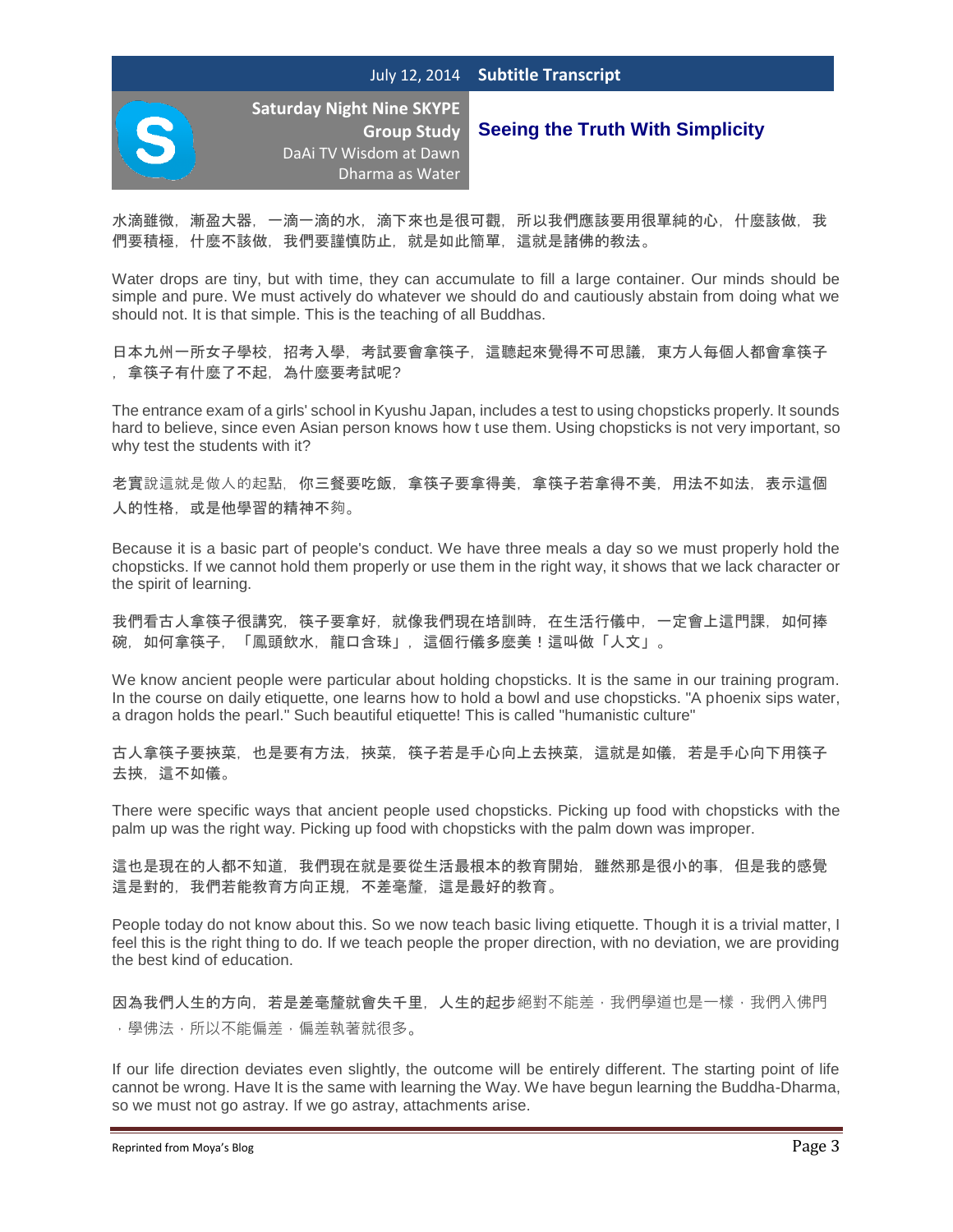

# **Seeing the Truth With Simplicity**

所以法譬如水,其中有很多的「法數」,「法的數字」實在是很多,這麼長的時間,從「一」一直說到現 在,法如何說都離不開善、惡二法。

Dharma is like water. There are many numbers mentioned in the Dharma. We have been discussing them for a long time, starting from the number "one" up to now. All Dharma is related to good and evil.

像最近的「二十五我」或是「六十二見」,這都是不小心就造了很多的業,造一切的罪,這都是在分界線 中,我們一點偏差,越過了這條線,我們就錯了。

For example the 25 Fold Self or the 62 Views are all about carelessly creating a lot of karma, and all kinds of wrongdoings. It is all about not crossing the line. When we deviate slightly and cross the line, we make mistakes.

所以我們應該要很小心,不只是「六十二見」,再來又有「九十八使」,「百八煩惱」,想想看,這是不 是複雜? 很複雜!

So we should be very careful. Besides the 62 Views, there are the 98 Tempters and the 108 Afflictions. Think about it, isn't this complicated? It is indeed!

是不是這些而已,佛陀說眾生有八萬四千煩惱,若要一一這些煩惱都解釋出來,再三世的日子都解釋不完 。所以告訴你們,我們還是很用心在單純,我們若懂得單純,什麼法都是在我們的心裡。

Moreover, the Buddha said that sentient beings have 84,000 afflictions. If we had to explain each one of them we could not finish in three lifetimes. We should be mindful in maintaining simplicity and purity of mind. If we can do this, all Dharma is within our minds.

簡單在日常的生活中都是善,所以接下來,是「見諦」和「思諦」,這都不離「見」「見解」。

If we live a simple life, everything is wholesome. Next are Truth in View and Truth in Thought. They are closely related to our Views.

各位,多少都是在我們的見解中,「六十二見」前面都已經說得很清楚了,大家應該要知道,「十一遍使 」也好,「二十五我」也好,這都不離開我們的見解、思想。

Everyone, everything has to do with our views. We have clearly explained the 62 Views. Everyone should know that the 11 Universal Agents or the 25 Fold Self are all about our views and thoughts.

在這個見解,我們要解什麼? 解道理。過去道理分不清,見解一念偏差,萬法錯,這就是不見諦,沒有去接 觸到真正的道理,道理在我們眼前,我們也沒有去體會,所以一直迷失,就是迷失在不見諦。

In order to understand the views, what view should we have? The right view. In the past we did not know the right way. A slightly misguided view can lead to wrongdoings. The we lack Truth in View, and are not connected with true principles. Even if the Truth is in front of us, we will not understand it. Without Truth in View, we are constantly lost.

Reprinted from Moya's Blog **Page 4** and the Reprinted from Moya's Blog Page 4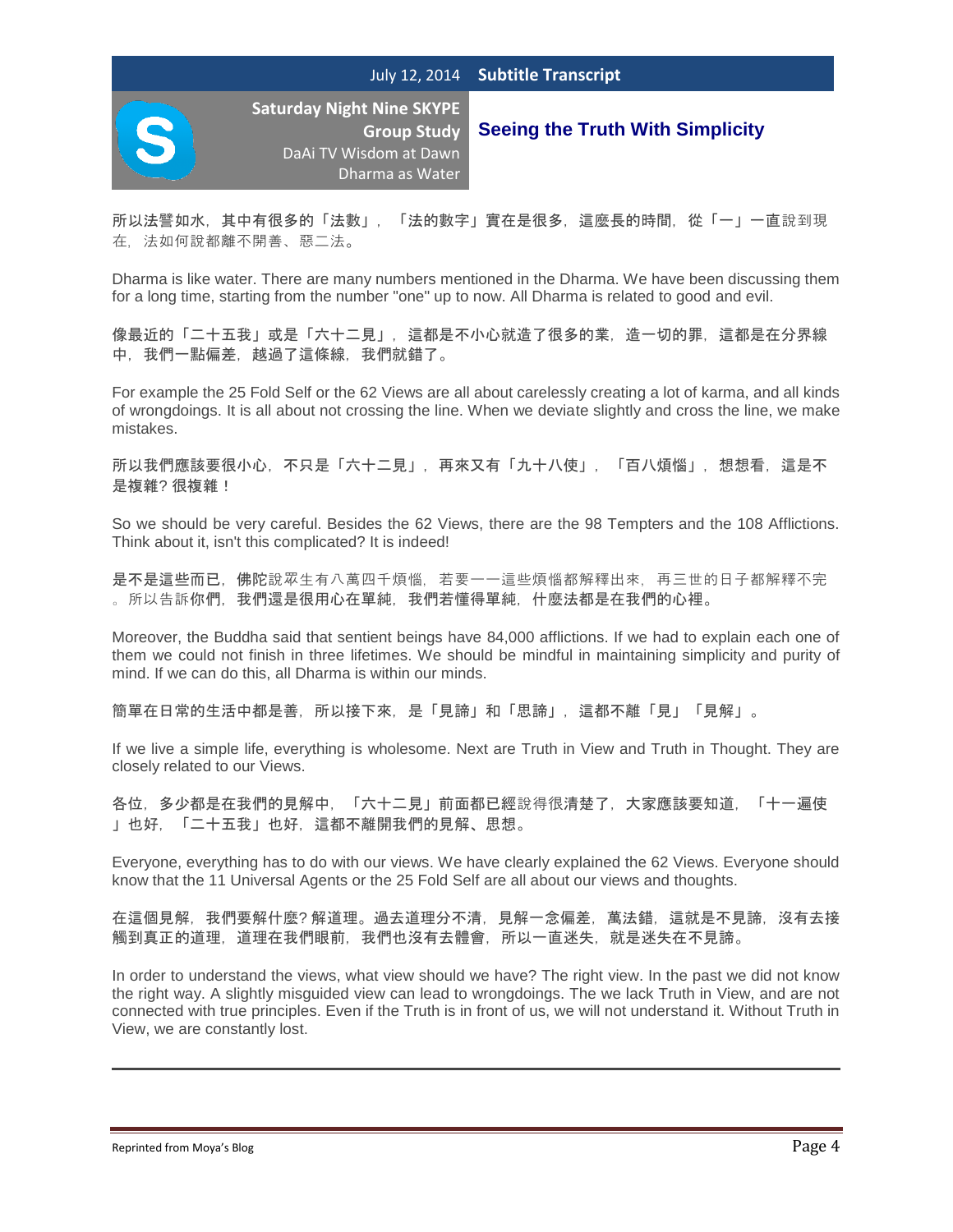# **Seeing the Truth With Simplicity**



#### 凡是聞佛音聲 修四諦法而悟道的人 總稱為聲聞乘

*Those who become enlightened by listening to the voice of the Buddha and cultivating the practice of the Four Noble Truths are all called Sravaka practitioners.*

所以我們現在就要好好來知道,什麼人能「見道理」,見到真理,那就是「聲聞乘」,聲聞乘在「預流果 」以上的人,才能見到真理。

We should now understand who can "see the Truth" Those who see the Truth are Sravaka practitioners who attained realizations beyond the stage of Stream Enterer.



### 聲聞乘 自凡夫修行至成道 得果有四

#### Reprinted from Moya's Blog **Page 5**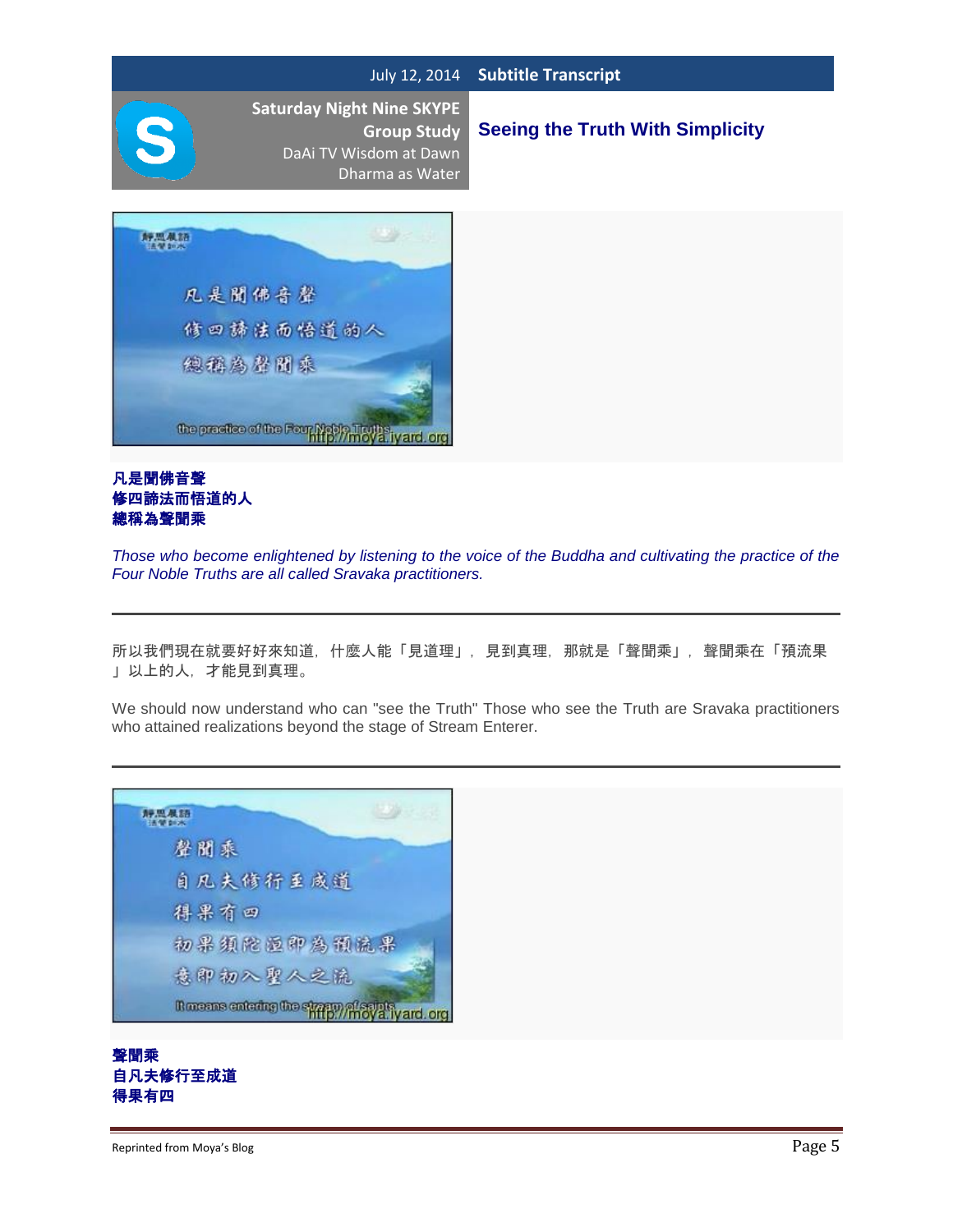**Seeing the Truth With Simplicity**

### 初果須陀洹即為預流果 意即初入聖人之流

*A Sravaka is a mundane being who attained the Way by going through four stages of practice. The first stage is Srotapanna, or Stream Enterer. It means entering the stream of saints.*

預流,在預流果中的法還有很多,意思就是我們的心能清淨,去掉了一切的欲,心進入不動的境界,這就 開始去除凡夫,要證入聖果的初地,這稱為「預流果」,開始要證入的時候「見諦」,所見到、所發現到 的道理,這就是「預流果」以上的人。

There are many teachings even in the stage of Stream Enterer. When the mind is pure, free from all desires, then it enters an unperturbed state. One begins to rid oneself of mundane ways and attains the first level of realization, the stage of Stream Enterer. One begins to realize Truth in View. And those beyond the stage of Stream Enterer see the principles.

若是到菩薩,就是初地以上的見諦,見諦,理有分深淺,小乘的道理,大乘的道理,小乘的道理就是在「 預流果」,就是要修羅漢。小乘的聖人要進入的初地,這稱為「預流」。

Bodhisattvas are beyond the stage of Truth in View. There are varying depths to Truth in View, principles of the Small Vehicle and Great Vehicle. The truth of the Small Vehicle is to attain the state of Arhat. The saints of the Small Vehicle first attain the state of Stream Enterer.

預備要證果這種人,這是「小乘」,我們要有「大乘」,我們所要的就是菩薩,你能進入菩薩初地以上的 人,開始就能見諦,你若能發現大乘的道理,這已經是菩薩以上,這種要行菩薩道,發菩薩心的初地以上 ,他就能見到真理了。

Those who want to attain this state belong to Small Vehicle. We should follow the Great Vehicle and attain the state of Bodhisattvas. Entering the first stage of a Bodhisattva, one begins to have Truth in View. If you see the Truth of the Great Vehicle, you have achieved the stage of a Bodhisattva. Those who walk the Bodhisattva-path and resolve to attain the First Ground will see the Truth.

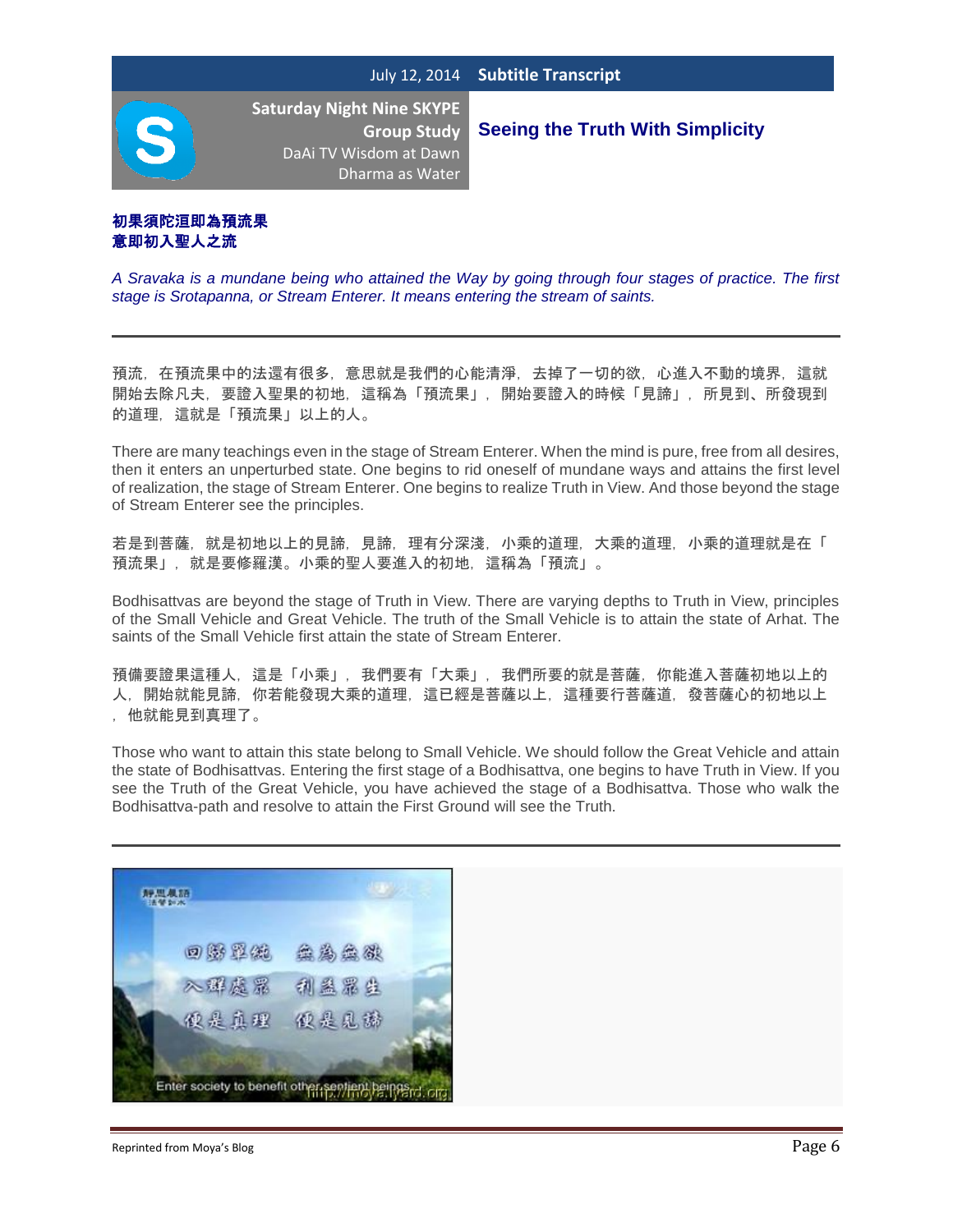**Seeing the Truth With Simplicity**

**Saturday Night Nine SKYPE Group Study**  DaAi TV Wisdom at Dawn Dharma as Water

回歸單純 しょうしょう しょうしょう しょうしょう しょうしょう しゅうしょう かいしょう 無為無欲 入群處眾 わたい しょうかん しょうかん しゅうしょう しゅうしょう かんきょう あいしゃ あいまん 利益眾生 便是真理 便是見諦



*Return to simplicity with no contrivances and no desires. Enter society to benefit other sentient beings. This is the Truth, and Truth in View.*

大家會覺得真理到底是什麼? 回歸單純,無為無欲,不要有欲念,也不要有很多欲念的追求造作,我們若能 生活如此簡單,做我們該做的事,非分之法不貪求,若能心守於此處,如此「其道甚大」,不是告訴過大 家「守志奉道,其道甚大」,我們的志要守得住。

You may wonder, "What exactly is the Truth?" It is to return to simplicity and purity, and to be free of desires. If we live a simple life, play our roles in life, and do not give rise to greed, then "the Way is truly great." If we "maintain our resolve and revere the Way, the Way is truly great." We must maintain our resolve.

我們既然發心要行菩薩道,守在菩薩道的位置,什麼叫做「菩薩道」,不忍眾生受苦難,開闊我們的心胸

- , 我們若能開闊心胸, 不忍心眾生受苦難, 我們就和大地眾生合而為一, 生命共同體, 我們希望眾生幸福
- ,就是我們的幸福。

Since we vow to walk the Bodhisattva-path we must remain on this path. What is the Bodhisattva-path? Wanting to relieve suffering sentient beings and opening up our hearts. If we open our hearts and feel for all suffering beings, then we are one with all beings. Our lives are interconnected. We wish all living beings happiness as if the happiness is our own.

見眾生的苦難,就是我們的苦難,不忍眾生受苦難,所以就會身體力行去付出,去造作利益眾生,利益人 群,這就是菩薩行。

We see others' suffering as our own. We cannot bear to see living beings suffer so we take action to benefit them. This is the practice of Bodhisattvas.

所以這就是發菩薩心,你若能守生在菩薩的職志,那就是見真理了,這就是真諦。

By upholding the Bodhisattva's resolve and abiding by a Bodhisattva's duties, one sees true principles. This is the Truth.

人生來世間如此無常,為自己要爭取什麼呢? 要利就要利天下人,這就是大心,就是菩薩的意志,所以這叫 做「真諦」,大乘學者所見到的真理,那就是「見諦」。

Life in this world is impermanent. What are we fighting to gain? We should benefit others instead. This is the great intention and will of a Bodhisattva. This is called Truth in View for practitioners of the Great Vehicle.

接下來叫做「思惟」,他見到道理之後,到底是對的,不對的,我們要好好思考,可以利益人群,若是對 的, 我們讚歎他們,隨喜。若是不對的,我們要趕緊遠離,自我反省。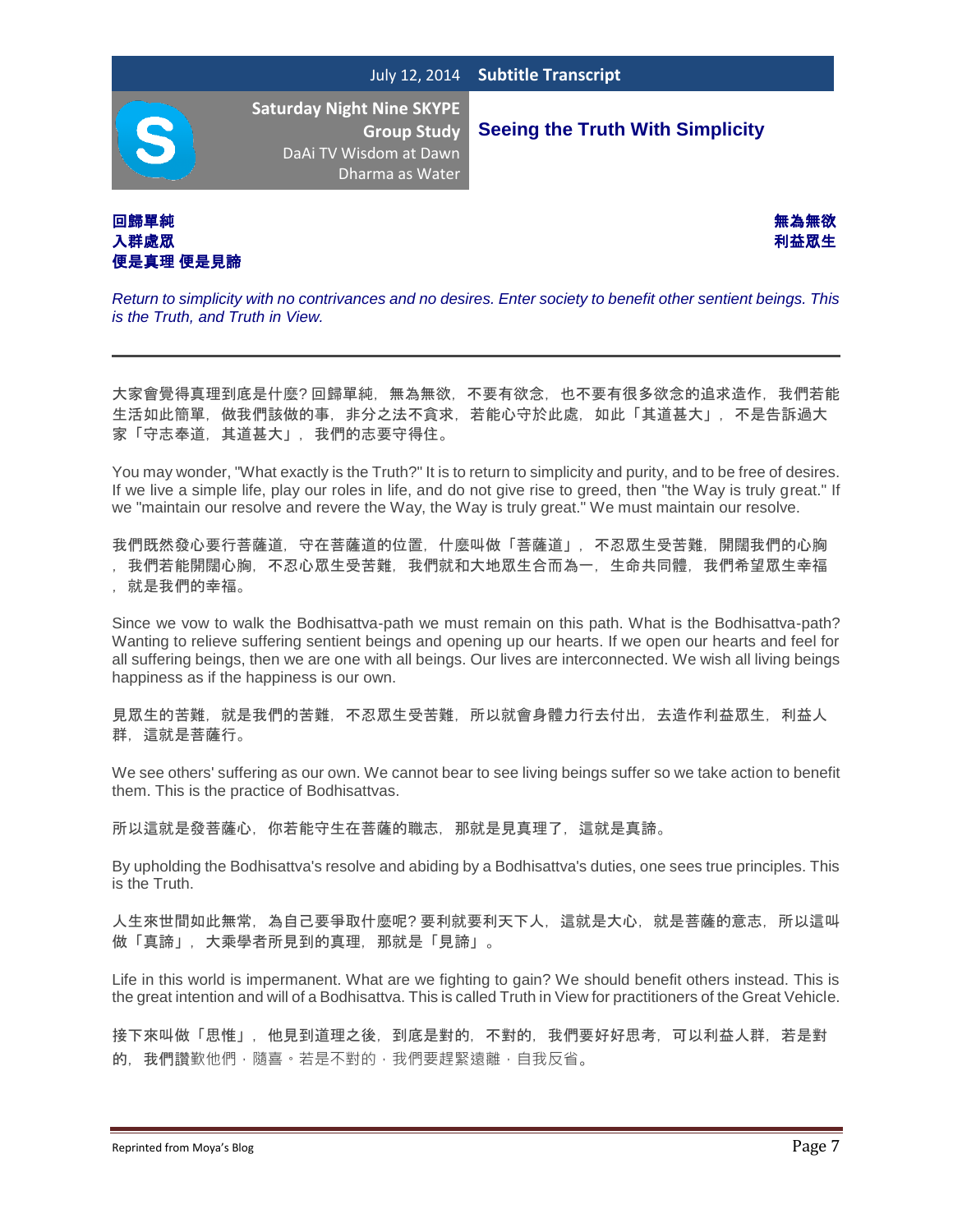#### July 12, 2014 **Subtitle Transcript**



**Saturday Night Nine SKYPE Group Study**  DaAi TV Wisdom at Dawn Dharma as Water

### **Seeing the Truth With Simplicity**

Next is "thought". When we see principles we must carefully contemplate whether they are correct or not if someone benefits other people and is correct, we should praise and rejoice with him. If we meet someone who does not, we must distance ourselves and reflect.

我不只不和他們合群,我有這樣的心態嗎? 這就要趕緊反省, 見不善要內自省, 看到不善的事, 我們自己能 反省嗎? 看到很好的,你看一群人這麼整齊,人多,但是大家都很歡喜,這群人對人生、社會,有教育性嗎 ?有利益嗎?對社會人群有教育性,有利益,這群人群,能帶向正確不偏差的道路,我們歡喜、讚歎、隨喜 ,還是能和他們趕緊會合。

Besides not associating with him, we should check whether or not we have the same mindset. We must immediately self-reflect. When we see unwholesome matters, we should look within and self-reflect. We may see something good, like a large group of people that is very orderly and joyous. Do they educate and benefit society? If they educate and benefit people, and guide others toward the right way, we should praise and rejoice with them. We should join them at once.

所以見善要齊賢,我們若是看到那麼好的事,我們要趕緊和他們一起出來走,因為要知道,這群這麼美、 這麼好,那麼積極教育、為善,就是缺我一人,絕對要趕快再加入一分力量進去,見賢思齊,我們還是要 發揮一分力量,這就是叫做「思惟」。

Seeing good deeds, we must emulate them. When we see something wholesome, we should take part in it. If a groups is wonderful and wholesome, and works to educate and benefit others we should contribute to its cause. Seeing virtuous deeds we must emulate them and do our part. This is "thought".

思惟才懂得選擇是善,是不善,我們要積極,不善的,我們要趕緊遠離,還要常常反省自己是不是 這樣,有正確的思惟,才能見到正確的道理,所以這個「思惟」非常重要。

With thinking, we distinguish between good and bad. We must act on the good and distance ourselves from the bad. We should also self-reflect often. Only with the right thoughts can we see the proper principles. So "thought" is very important.

經文如此說,修行人「智慧觀察」,我們修行真的要時時,發揮我們的智慧去觀察,是對、是不對,是對 、是錯,這都要常常去觀察,不要說這和我們沒關係,管他的,不要這樣,我們要自己去看,三人行必有 我師焉。

It is said in the Sutra, "practitioners observe with wisdom". In our practice, we must always observe with wisdom to know what is right and what is wrong. We have to observe often. Do not think that everything is unrelated to you. We have to observe; there is always something to learn from others.

為什麼他會這樣做? 為什麼他會這麼錯誤,我們若能知道別人是如何錯誤,我們才能提醒自己,所以修行人 也要多關心,所以要以智慧觀察,我們才能「了知出要之法」,才能知道,這是錯的,那是不對的,所以 我們真正要走的路,才不會踏錯。

Why did someone do this? Why did someone make such mistakes? If we know how others have erred, we can remind ourselves of it. Practitioners must pay attention and observe with wisdom to "know the way of liberation". By knowing what is wrong we do not tread on the wrong path.

Reprinted from Moya's Blog **Page 8** and the Reprinted from Moya's Blog Page 8